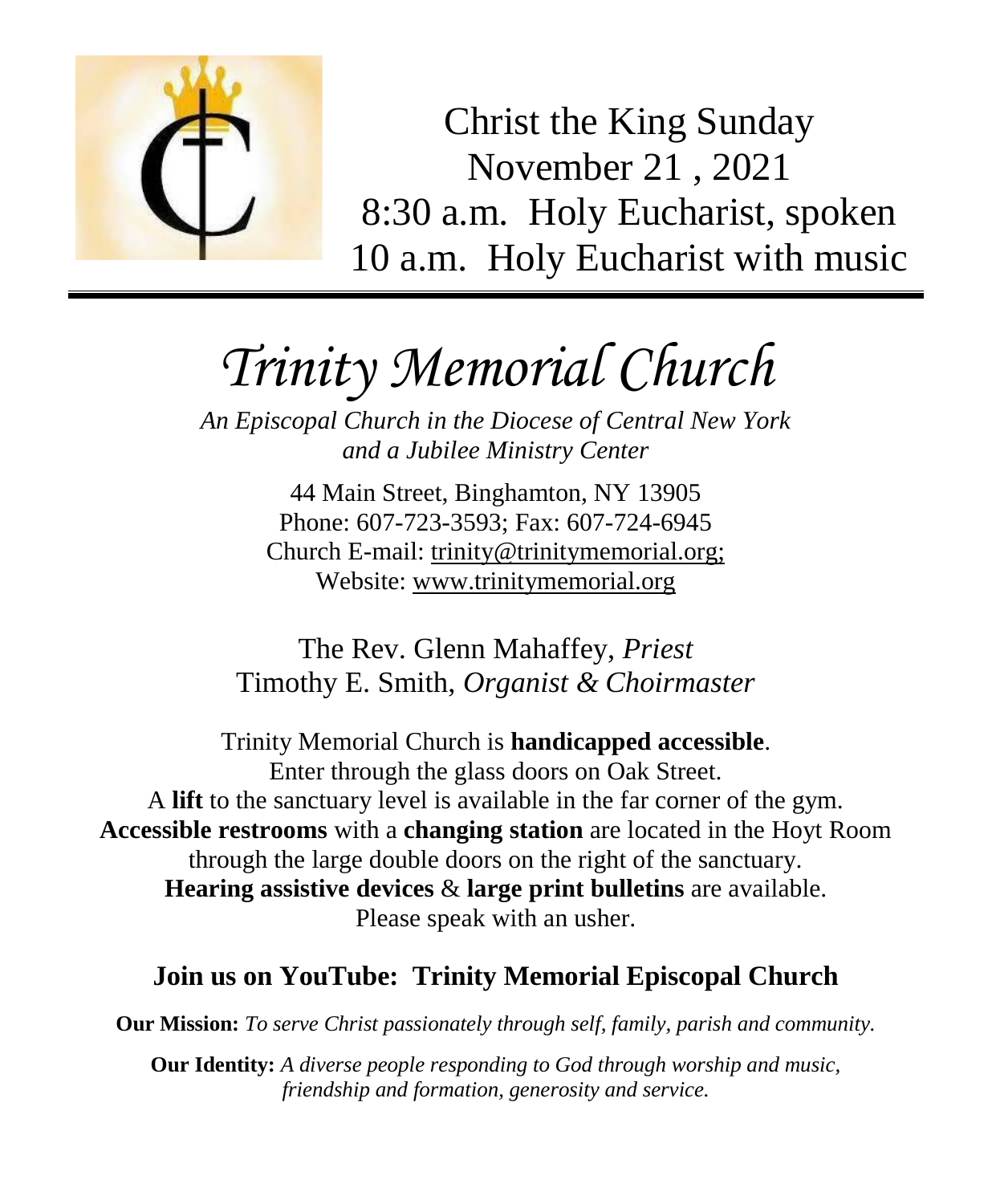# **The Gathering**

#### **Prelude** Sonata II, movement I Felix Mendelssohn

#### **Welcome and Announcements**

*Please note that the text in bold italics is said by the whole congregation and the hymns are found in the blue Hymnal 1982 in the pews.*

#### **The Stewardship Minute**

#### **Hymn 290 Come, Ye Thankful People, Come** *St. George's Windsor*

#### **Opening Acclamation**

*.*

*Celebrant* Blessed be God, Father Son and Holy Spirit *People And blessed be God's kingdom, now and forever. Amen*

*Celebrant* Almighty God, to you all hearts are open, all desires known, and from you no secrets are hid: Cleanse the thoughts of our hearts by the inspiration of your Holy Spirit, that we may perfectly love you, and worthily magnify your holy Name; through Christ our Lord. *Amen***.**

8:30 am – Kyrie Lord, have mercy. *Christ have mercy,* Lord have mercy.

#### **Hymn of Praise S236 Glory to You John Rutter**

*Glory to you, Lord God of our fathers; you are worthy of praise; glory to you. Glory to you for the radiance of your holy Name; we will praise you and highly exalt you for ever. Glory to you in the splendor of your temple; on the throne of your majesty, glory to you. Glory to you, seated between the Cherubim; we will praise you and highly exalt you for ever. Glory to you, beholding the depths; in the high vault of heaven, glory to you. Glory to you, Father, Son, and Holy Spirit; we will praise you and highly exalt you for ever.*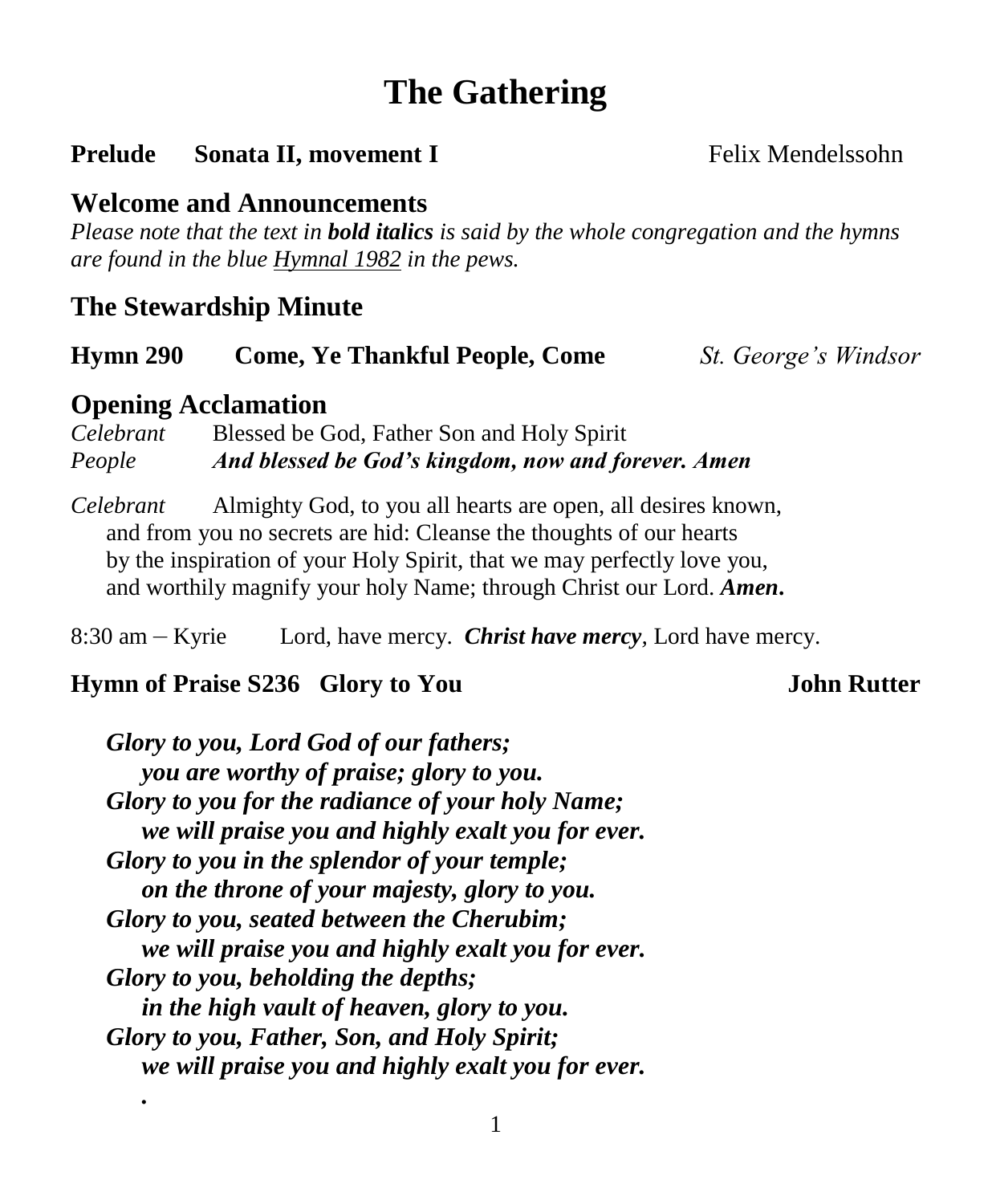# **The Collect of the Day**

*Celebrant* The Lord be with you, *People And also with you. Celebrant* Let us pray

Almighty and everlasting God, whose will it is to restore all things in your wellbeloved Son, the King of kings and Lord of lords: Mercifully grant that the peoples of the earth, divided and enslaved by sin, may be freed and brought together under his most gracious rule; who lives and reigns with you and the Holy Spirit, one God, now and for ever. *Amen.*

# **The Word of the Lord**

# **The First Reading: Daniel 7:9-10, 13-14**

As I watched, thrones were set in place, and an Ancient One took his throne, his clothing was white as snow, and the hair of his head like pure wool; his throne was fiery flames, and its wheels were burning fire. A stream of fire issued and flowed out from his presence. A thousand thousands served him, and ten thousand times ten thousand stood attending him. The court sat in judgment, and the books were opened. As I watched in the night visions, I saw one like a human being coming with the clouds of heaven. And he came to the Ancient One and was presented before him. To him was given dominion and glory and kingship,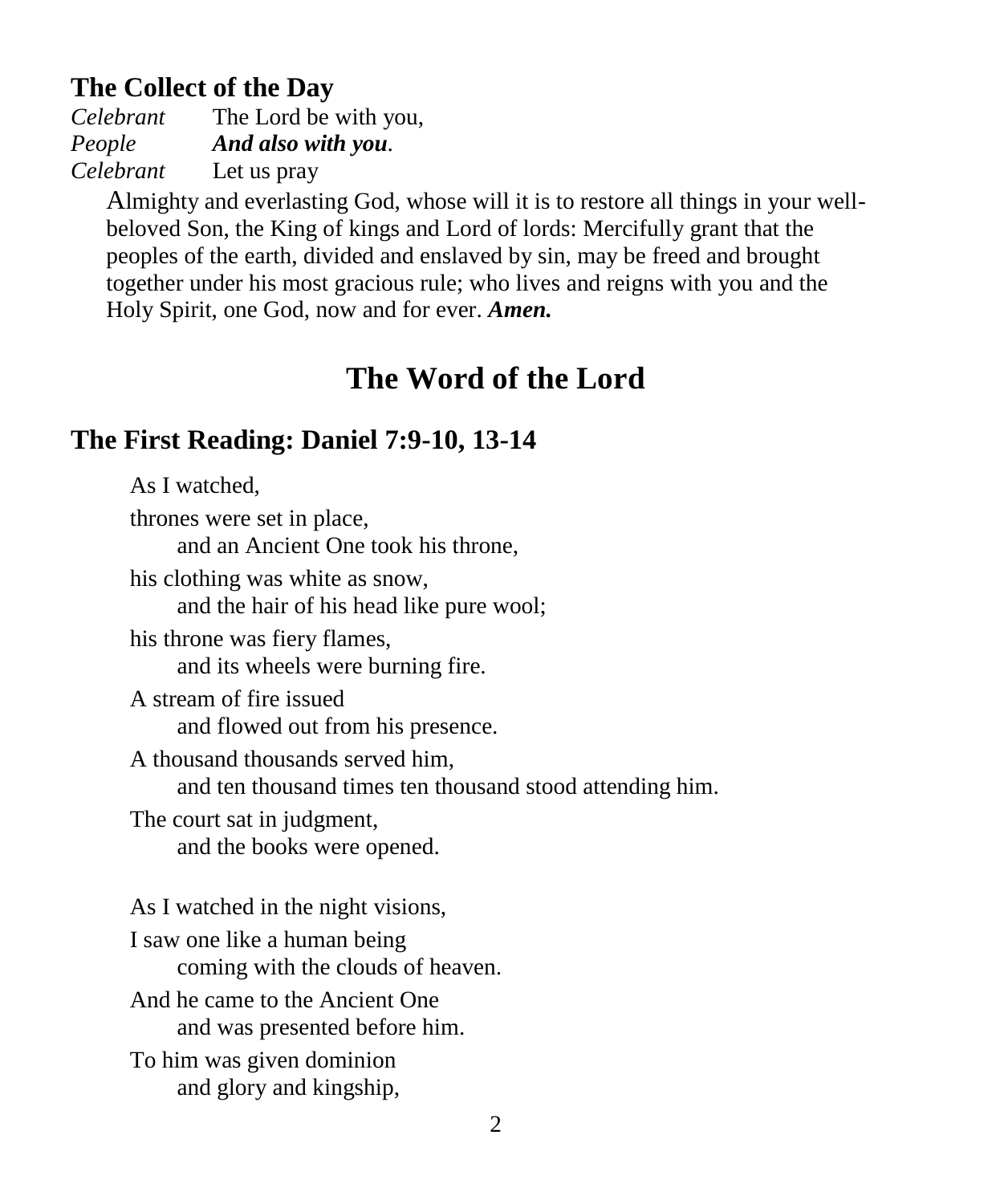that all peoples, nations, and languages should serve him. His dominion is an everlasting dominion that shall not pass away, and his kingship is one

that shall never be destroyed.

*Lector* The Word of the Lord *People Thanks be to God*

**Psalm 93** 8:30 a.m.Read the Psalm 10 a.m. *refrains after verses 2, 4, 6*

Joseph Barnby God's cre-a-tion sings of won-der, strength and ho  $-$  li - ness.

1 The LORD is King;

he has put on splendid apparel; the LORD has put on his apparel and girded himself with strength.

- 2 He has made the whole world so sure that it cannot be moved; *Refrain*
- 3 Ever since the world began, your throne has been established; you are from everlasting.
- 4 The waters have lifted up, O LORD, the waters have lifted up their voice; the waters have lifted up their pounding waves. *Refrain*
- 5 Mightier than the sound of many waters, mightier than the breakers of the sea, mightier is the LORD who dwells on high.
- 6 Your testimonies are very sure, and holiness adorns your house, O LORD, for ever and for evermore. *Refrain*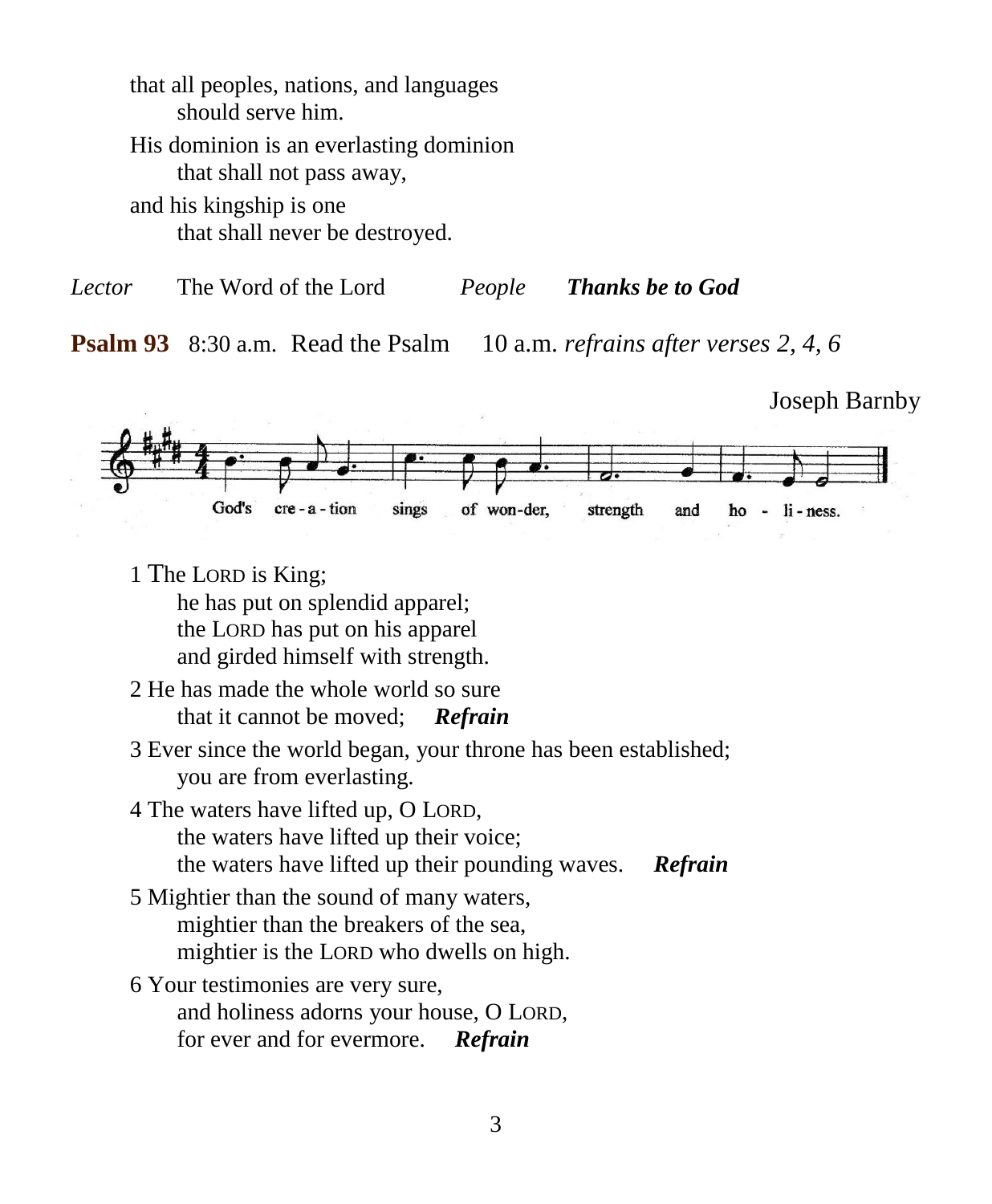## **The Second Reading: Revelation 1:4b-8**

Grace to you and peace from him who is and who was and who is to come, and from the seven spirits who are before his throne, and from Jesus Christ, the faithful witness, the firstborn of the dead, and the ruler of the kings of the earth. To him who loves us and freed us from our sins by his blood, and made us to be a kingdom, priests serving his God and Father, to him be glory and dominion forever and ever. *Amen.*

Look! He is coming with the clouds; every eye will see him, even those who pierced him; and on his account all the tribes of the earth will wail. So it is to be. Amen.

"I am the Alpha and the Omega," says the Lord God, who is and who was and who is to come, the Almighty.

| Lector | The Word of the Lord | People | <b>Thanks be to God.</b> |
|--------|----------------------|--------|--------------------------|
|--------|----------------------|--------|--------------------------|

#### **Hymn 477 All Praise to Thee** *Engelberg*

# **The Gospel**

*Celebrant* The Holy Gospel of our Lord Jesus Christ according to John. *People Glory to you, Lord Christ.*

#### **John 18:33-37**

Pilate entered the headquarters again, summoned Jesus, and asked him, "Are you the King of the Jews?" Jesus answered, "Do you ask this on your own, or did others tell you about me?" Pilate replied, "I am not a Jew, am I? Your own nation and the chief priests have handed you over to me. What have you done?" Jesus answered, "My kingdom is not from this world. If my kingdom were from this world, my followers would be fighting to keep me from being handed over to the Jews. But as it is, my kingdom is not from here." Pilate asked him, "So you are a king?" Jesus answered, "You say that I am a king. For this I was born, and for this I came into the world, to testify to the truth. Everyone who belongs to the truth listens to my voice."

*Celebrant* The Gospel of the Lord *People Praise to you, Lord Christ*

#### **Sermon The Rev. Glenn Mahaffey**

8:30 a.m. service proceeds to the Prayers of the People

#### 4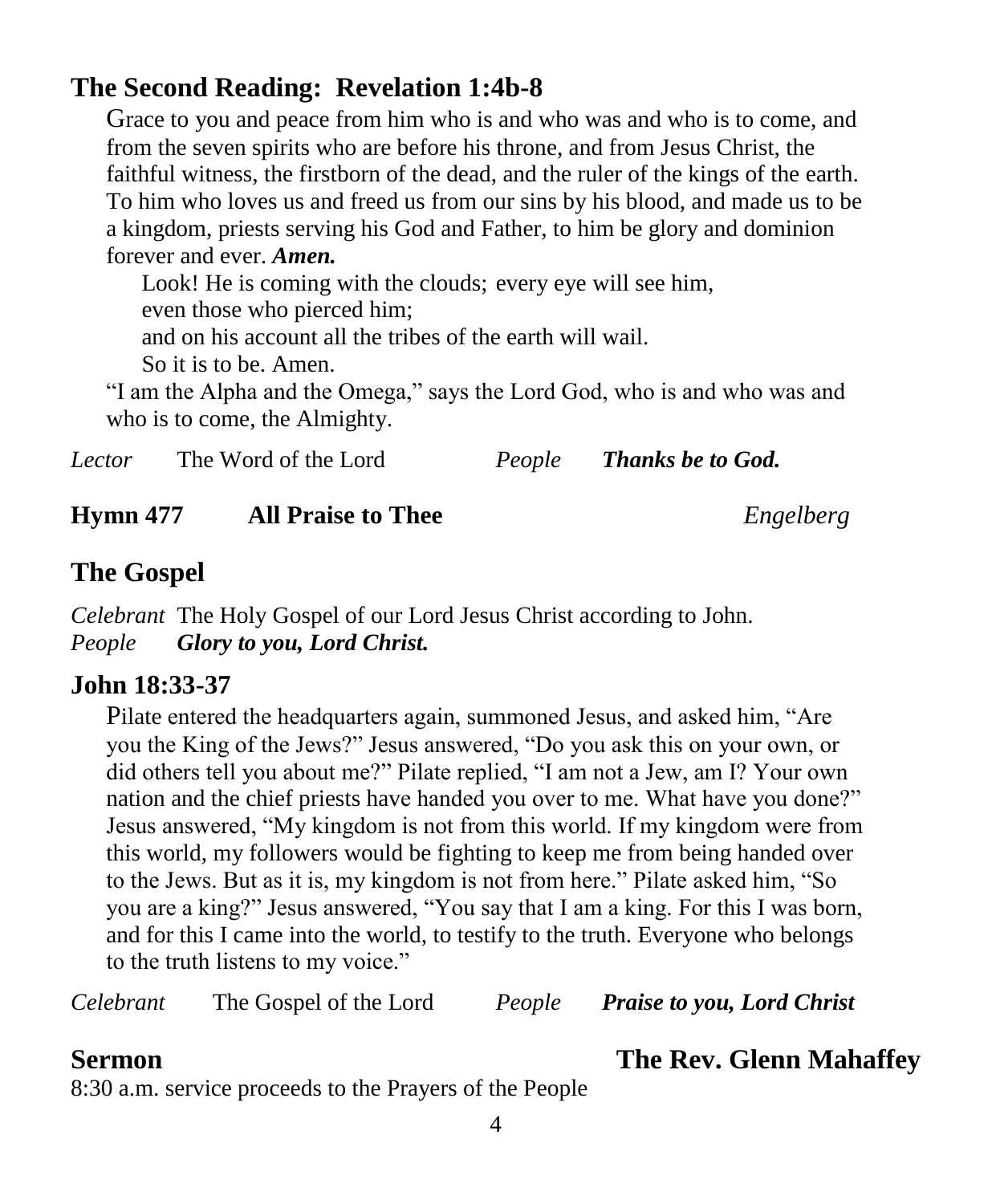#### **The Nicene Creed**

*We believe in one God, the Father, the Almighty, maker of heaven and earth, of all that is, seen and unseen.*

*We believe in one Lord, Jesus Christ, the only Son of God, eternally begotten of the Father, God from God, Light from Light, true God from true God, begotten, not made, of one Being with the Father. Through him all things were made. For us and for our salvation he came down from heaven: by the power of the Holy Spirit he became incarnate from the Virgin Mary, and was made man. For our sake he was crucified under Pontius Pilate; he suffered death and was buried. On the third day he rose again in accordance with the Scriptures; he ascended into heaven and is seated at the right hand of the Father. He will come again in glory to judge the living and the dead, and his kingdom will have no end.*

*We believe in the Holy Spirit, the Lord, the giver of life, who proceeds from the Father and the Son. With the Father and the Son he is worshiped and glorified. He has spoken through the Prophets. We believe in one holy catholic and apostolic Church. We acknowledge one baptism for the forgiveness of sins. We look for the resurrection of the dead, and the life of the world to come. Amen.*

#### **Orison** Lead Me, Lord S. S. Wesley

**The Prayers of the People** *Adapted from New Zealand Book of Prayer)*

Father, enliven the Church for its mission *that we may be salt of the earth and light to the world.*

We pray for Michael, our Presiding Bishop, for DeDe our Bishop, for Glenn our Priest and for all the lay leaders and members of this congregation. O Lord, breathe fresh life into your people.

*Give us power to reveal Christ in word and action.*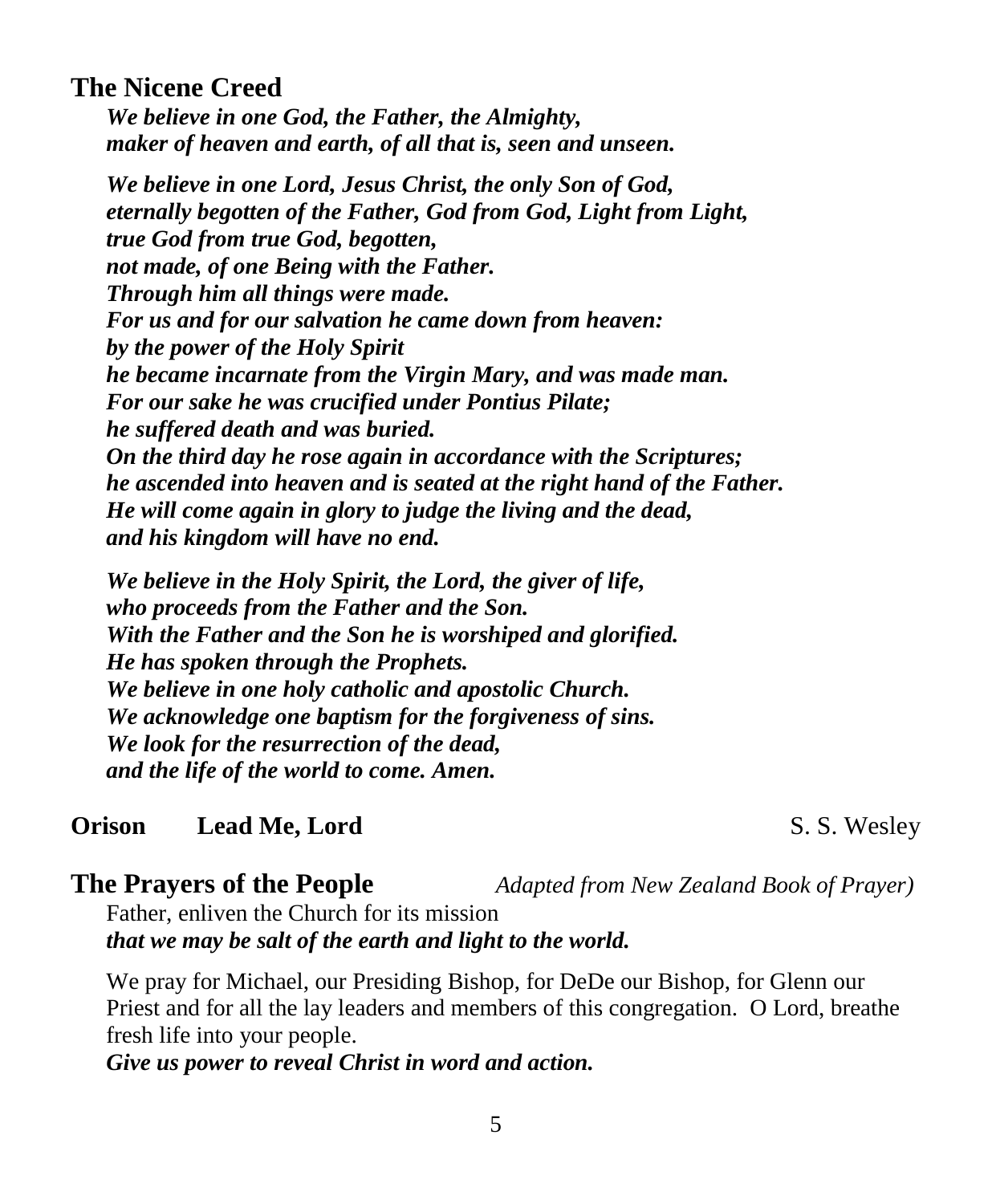We pray for the world, especially for the hungry, the poor, the innocents who are caught in the midst of conflict. Creator of all, lead us and every people into ways of justice and peace.

#### *That we may respect one another in freedom and truth.*

Awaken in us a sense of wonder for the earth and all that is in it. *Teach us to care creatively for its resources.*

We pray for the community: especially for those who struggle with poverty and hunger. God of truth inspire with your wisdom those whose decisions affect the lives of others, especially our elected officials.

*that all may act with integrity and courage.*

We give thanks for those who are celebrating birthdays especially Carolyn Albaugh, Sarah Dougherty, Paul Donecker, and Monty Bump *. . . .* are there others? *Please share your prayers silently or aloud.* Give grace to all whose lives are linked with ours,

#### *May we serve Christ in one another and love as he loves us.*

We pray for those in need, especially Linda Crampton; Sai Loksupcharoen; Katherine Bigelow; Liz Myers; Emma Bensen; Jaime; Katelyn; Michael Abbott Copeland; Barbara; John & Marcy Keeler; Rudy; Sharon; Nancy Campbell; Andrew & Mary; Ruth Jacobs; Colleen; Wafa; Rebecca & Chris Seager; Michael Lawler; Ida Fernandes; Terry Burke, Thomas Muscatello, Monty; Ivan; Liz; Michelle; Kristen Richards; Sandra Michael; Bernice Georges, and Chris . . . . . are there others? *Please share your prayers silently or aloud.* God of hope, comfort and restore all who suffer in body, mind or spirit.

#### *May they know the power of your healing love.*

Make us willing agents of your compassion.

*Strengthen us as we share in making people whole.*

We remember those who have died including Jim Bowell in whose memory the flowers on the altar are given . . . are there others? *please share your prayers silently or aloud.* Loving God,

#### *Into your hands we commend them.*

Give comfort to those who mourn.

#### *Bring them peace in their time of loss.*

We praise you for all your saints who have entered your eternal glory.

*May their example inspire and encourage us.*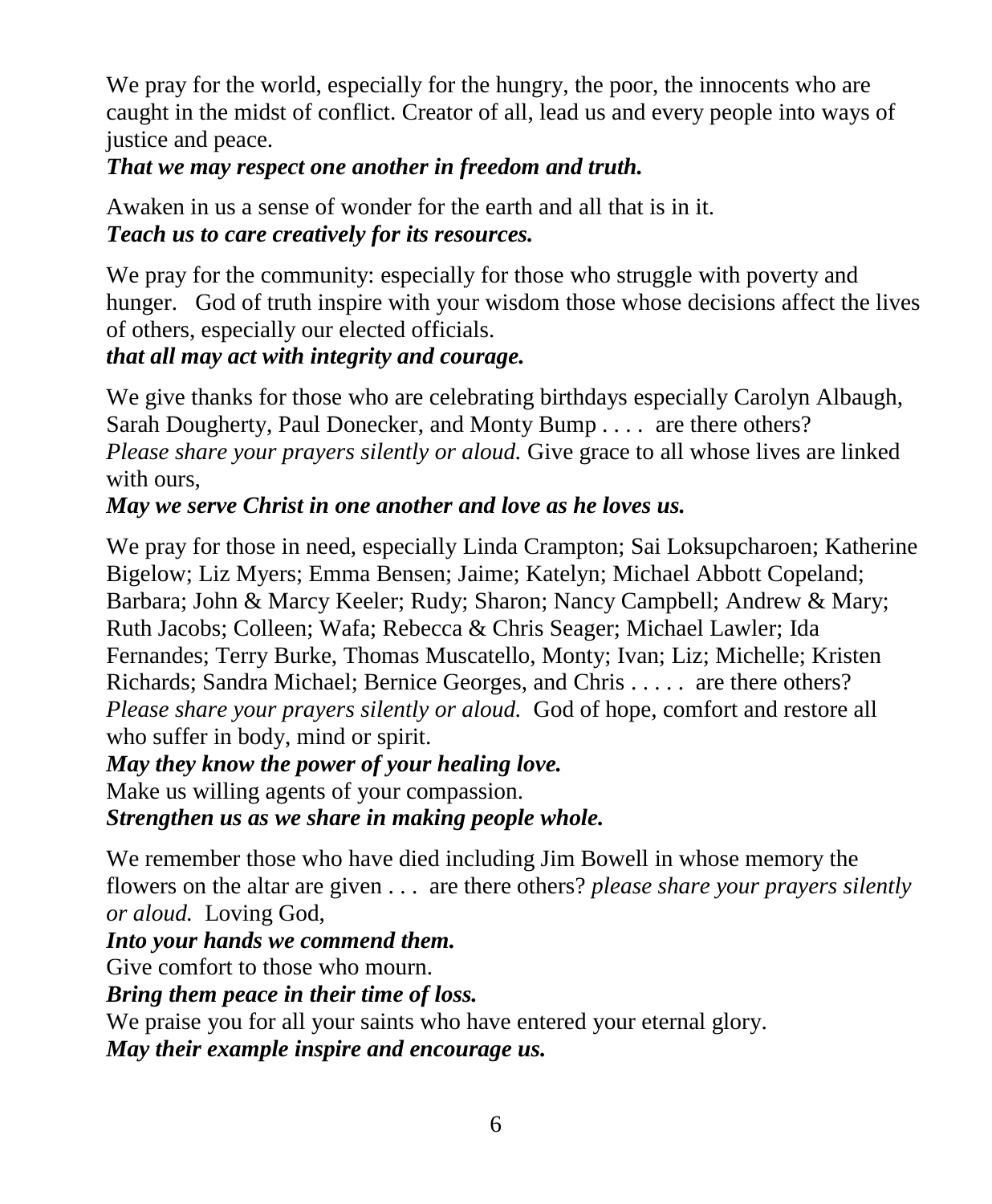Closing Prayer:

*Lord, you have called us to serve you. Grant that we may walk in your presence: your love in our hearts, your truth in our minds, your strength in our wills; until, at the end of our journey, we know the joy of our homecoming and the welcome of your embrace, through Jesus Christ our Lord. Amen.*

Let us confess our sins against God and our neighbor.

*God of all mercy, we confess that we have sinned against you, opposing your will in our lives. We have denied your goodness in each other, in ourselves, and in the world you have created. We repent of the selfishness that enslaves us, the selfcentered acts we have done, and those done on our behalf. Forgive, restore, and strengthen us through our Savior Jesus Christ, that we may abide in your love and serve only your will. Amen*

#### **Absolution**

May the Almighty and merciful Lord grant you absolution and remission of all your sins, true repentance, amendment of life and the grace and consolation of God's Holy Spirit. *Amen*

#### **The Peace**

# **The Holy Communion**

#### **Offertory Sentence**

For yours O Lord is the greatness, the power, the glory, the victory and majesty. For everything in the heavens and earth are yours. Yours, O Lord, is the kingdom, and you are exalted as head over all. *1 Chronicles 29:11*

#### **Anthem O Gladsome Light T. B. Pratt**

*O gladsome light, O grace of God the Father's face, The eternal splendour wearing; Celestial, holy, blest, Our Saviour Jesus Christ, Joyful in thine appearing.*

*Now, ere day fadeth quite, we see the evening light, Our wonted hymn outpouring; Father of might unknown, Thee, his incarnate Son, And Holy Spirit adoring.*

*To thee of right belongs all praise of holy songs, O Son of God, Lifegiver; Thee, therefore, O Most High, The world doth glorify, and shall exalt forever*.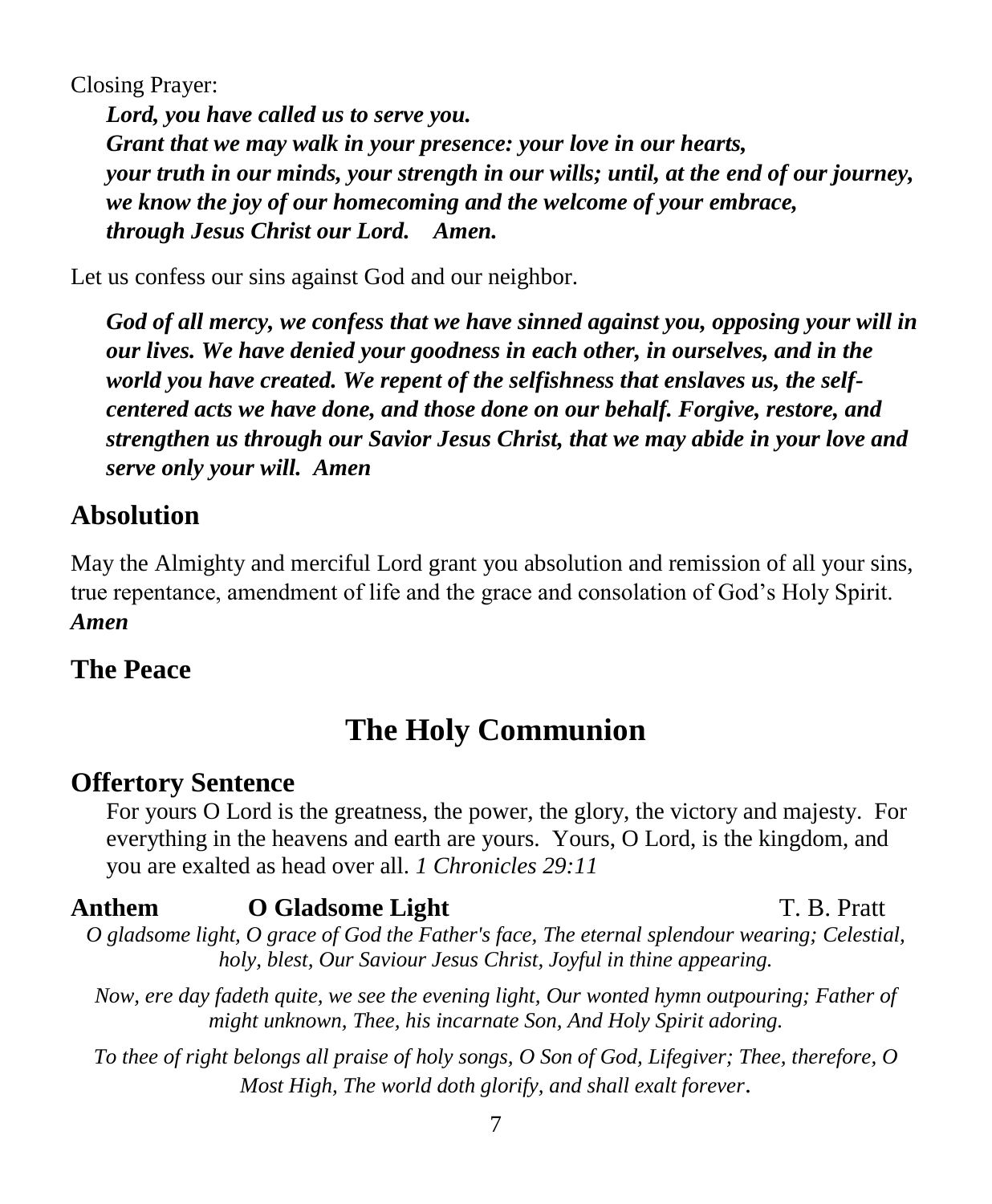8

#### **Presentation Hymn 450**, stanza 1 *Coronation*

*All hail the power of Jesus' Name! Let angels prostrate fall; Bring forth the royal diadem and crown him Lord of all! Bring forth the royal diadem and crown him Lord of all!*

#### **Ingathering Prayer**

#### **A Great Thanksgiving** *(Eucharistic Prayer A, BCP p. 361)*

*Celebrant* The Lord be with you. *People And also with you***.** *Celebrant* Lift up your hearts. *People We lift them to the Lord. Celebrant* Let us give thanks to the Lord our God. *People It is right to give our thanks and praise. Celebrant* 

It is right, and a good and joyful thing, always and everywhere to give thanks to you, Father Almighty, Creator of heaven and earth.

For you are the source of light and life; you made us in your image, and called us to new life in Jesus Christ our Lord.

Therefore we praise you, joining our voices with Angels and Archangels and with all the company of heaven, who for ever sing this hymn to proclaim the glory of your Name:

#### **Sanctus S-130** Franz Schubert **Franz Schubert** Energy Schubert **Franz Schubert**

*Holy, holy, holy Lord, God of power and might, Holy, holy, holy Lord, God of power and might, heaven and earth are full of your glory. Hosanna in the highest. Hosanna in the highest. Blessed is he who comes in the name of the Lord. Hosanna in the highest***.** *Hosanna in the highest.* 

*(The People kneel or stand, as able.)*

We give thanks to you, O God, for the goodness and love which you have made known to us in creation; in the calling of Israel to be your people; in your Word spoken through the prophets; and above all in the Word made flesh, Jesus, your Son. For in these last days you sent him to be incarnate from the Virgin Mary, to be the Savior and Redeemer of the world. In him, you have delivered us from evil, and made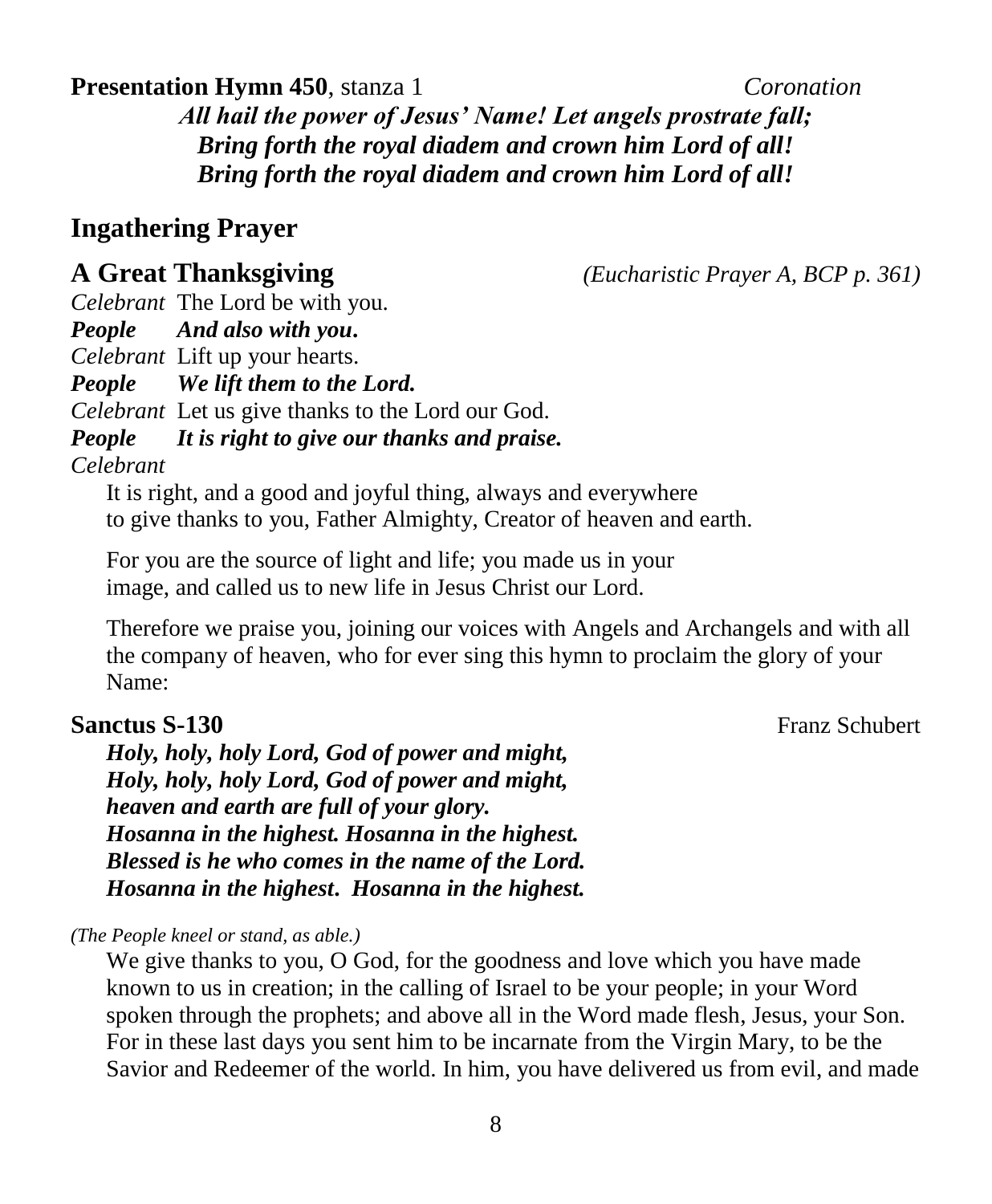us worthy to stand before you. In him, you have brought us out of error into truth, out of sin into righteousness, out of death into life.

On the night before he died for us, our Lord Jesus Christ took bread; and when he had given thanks to you, he broke it, and gave it to his disciples, and said, "Take, eat: This is my Body, which is given for you. Do this for the remembrance of me." After supper he took the cup of wine; and when he had given thanks, he gave it to them, and said, "Drink this, all of you: This is my Blood of the new Covenant, which is shed for you and for many for the forgiveness of sins. Whenever you drink it, do this for the remembrance of me."

Therefore, according to his command, O Father,

*Celebrant and People*

#### *We remember his death, We proclaim his resurrection, We await his coming in glory;*

*The Celebrant continues*

And we offer our sacrifice of praise and thanksgiving to you, O Lord of all; presenting to you, from your creation, this bread and this wine.

We pray you, gracious God, to send your Holy Spirit upon these gifts that they may be the Sacrament of the Body of Christ and his Blood of the new Covenant. Unite us to your Son in his sacrifice, that we may be acceptable through him, being sanctified by the Holy Spirit. In the fullness of time, put all things in subjection under your Christ, and bring us to that heavenly country where, with all your saints, we may enter the everlasting heritage of your sons and daughters; through Jesus Christ our Lord, the firstborn of all creation, the head of the Church, and the author of our salvation.

By him, and with him, and in him, in the unity of the Holy Spirit all honor and glory is yours, Almighty Father, now and for ever. *AMEN*.

And now, as our Savior Christ has taught us, we are bold to say,

*Our Father, who art in heaven, hallowed be thy Name, thy kingdom come, thy will be done, on earth as it is in heaven. Give us this day our daily bread. And forgive us our trespasses, as we forgive those who trespass against us. And lead us not into temptation, but deliver us from evil. For thine is the kingdom, and the power, and the glory, for ever and ever. Amen.*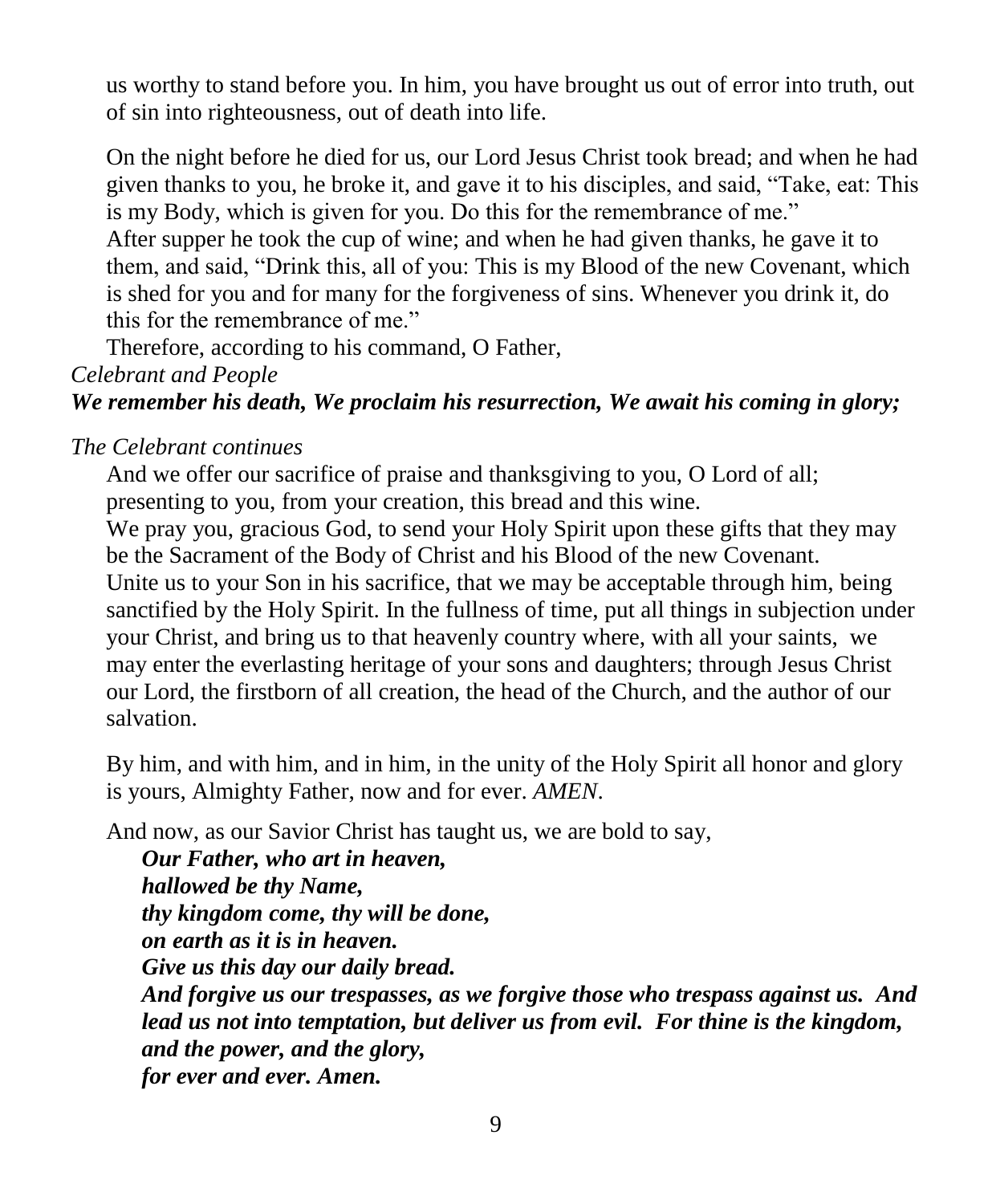# **The Breaking of the Bread**

#### **8:30 a.m.**

*Celebrant*: Christ our Passover is sacrificed for us *People: Therefore let us keep the feast.*

#### **10:00 a.m. Fraction Anthem: S-154**

The disciples knew the Lord Jesus



### **Ministration of Communion**

*Celebrant* The Gifts of God for the People of God.

#### *All are welcome to receive Communion.*

*In order to provide the safest environment for our members, we are offering both bread and wine at the crossing rather than at the Altar rail. In this way we don't get people bunched up waiting for a place at the altar rail, and we don't have to kneel elbow to elbow with one another. Please see the article in the announcements for further information on this.*

*How you receive communion is completely up to you, depending on your comfort level. You may receive communion in any way you choose, it is your decision.* **If you choose to receive the bread only that is considered a full communion, the Episcopal Church does not insist that you receive the wine.** *If you choose to receive the wine, you may either sip from the large chalice that is offered or intinct the corner of your wafer in the small cup. You may even hand your wafer to the Eucharistic Minister and they will intinct the bread for you and either hand it back to you or place it on your tongue. You may also choose to receive a spiritual communion by saying a prayer to ask Jesus to live in your heart and mind as the Lord of your life.*

#### **Hymn 324 Let All Mortal Flesh Keep Silence** *Picardy*

Michael McCarthy (b. 1966)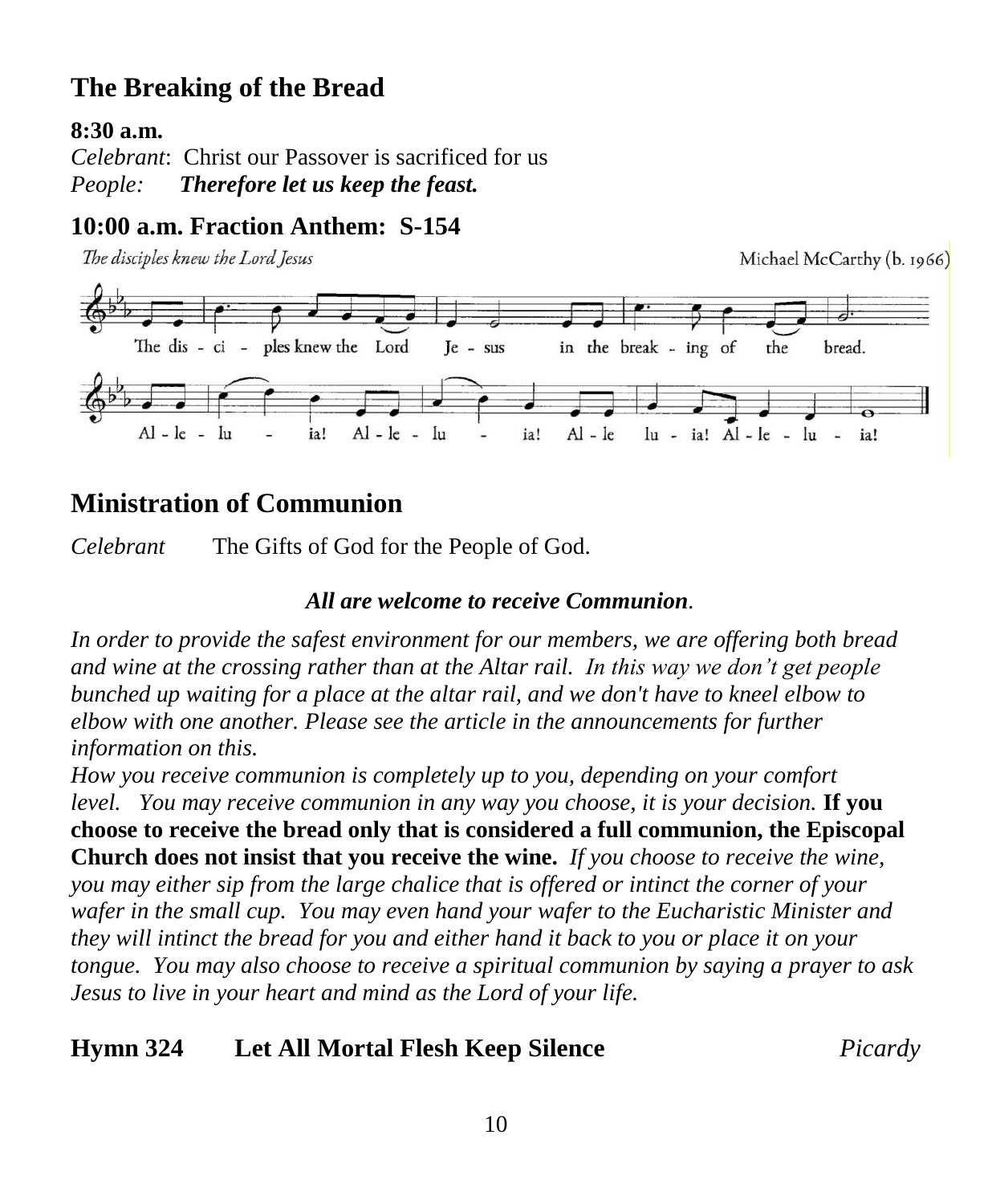### **Prayer of Thanksgiving**

*Celebrant and People God of abundance, you have fed us with the bread of life and cup of salvation; you have united us with Christ and one another; and you have made us one with all your people in heaven and on earth. Now send us forth in the power of your Spirit, that we may proclaim your redeeming love to the world and continue for ever in the risen life of Christ our Savior. Amen.*

#### **Blessing**

The peace of God, which passes all human understanding, keep your hearts and minds in the knowledge and love of God, and of Jesus Christ his Son, our Lord, and the blessing of God almighty, Father, Son and Holy Spirit be among you and remain with you this day and always. *Amen*

#### **Hymn 494 Crown Him with Many Crowns** *Diademata*

#### **Dismissal**

*Celebrant*: Alleluia! Alleluia! Let us go in peace to love and serve the Lord. *People: Thanks be to God! Alleluia! Alleluia!*

#### **Postlude**

*Please be seated for the Postlude.*

According to CDC guidance we ask you to wear your mask and social distance whether vaccinated or not while at Trinity!! We are caring for your safety so Coffee Hour is suspended for the next few weeks.

> *2022 Liturgical Calendars are available for \$5. Please contact the Front Office to get yours.*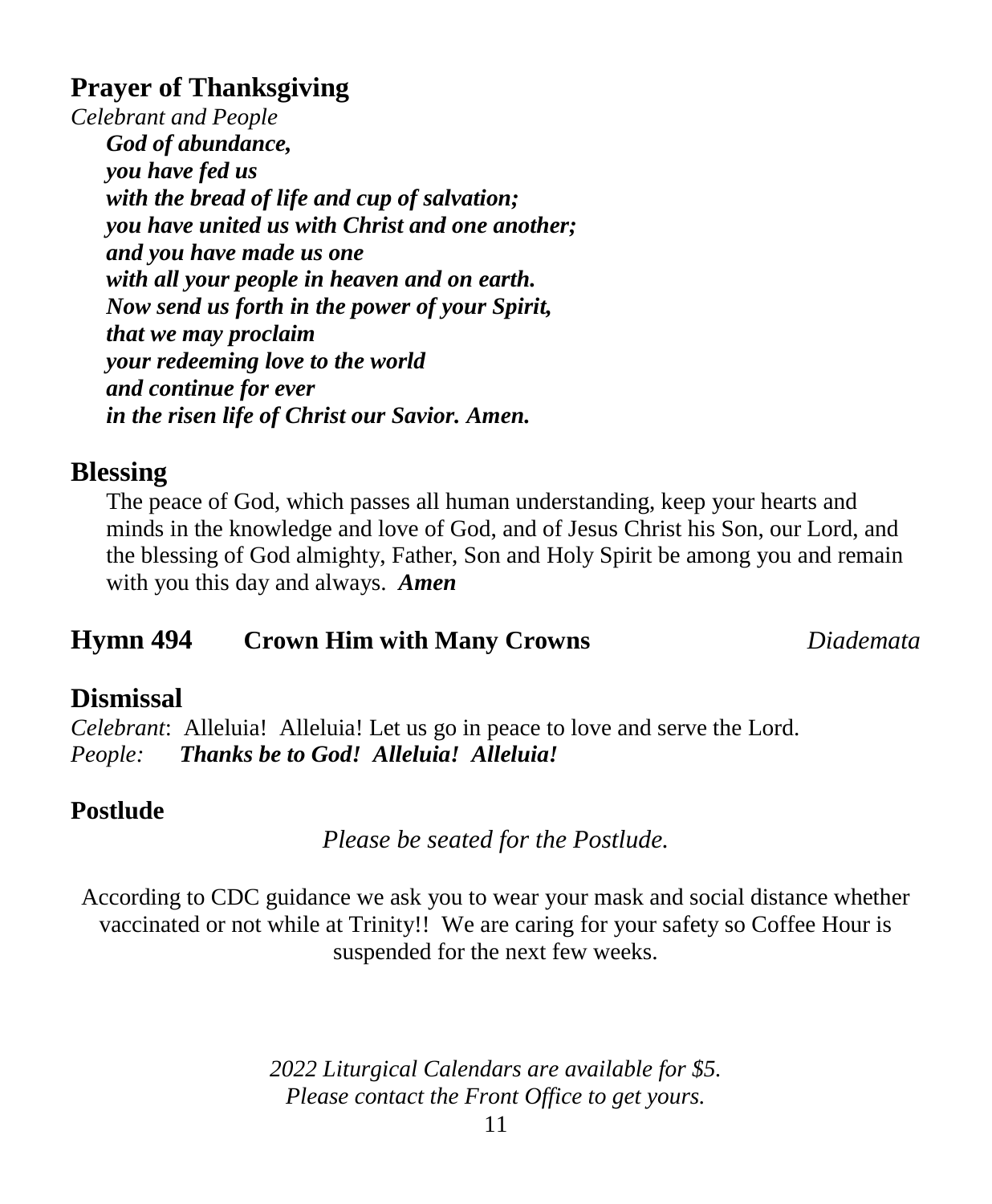## *LIVE streaming*

*The Last Sunday after Pentecost***,** November 21, 2021 at 10 a.m. [YouTube:](https://bit.ly/trinitybinghamton) [bit.ly/trinitybinghamton](https://bit.ly/trinitybinghamton)

# *Calendar*

- ➢ Saturday, November 27, 9 a.m.: Visitation for Tom Harding Memorial Service
- ➢ Saturday, November 27 11 a.m.: Memorial Service for Tom Harding
- ➢ Saturday, November 27 3:00 p.m.: Lessons and Carols, The Madrigal Choir
- ➢ Sunday, November 28, No 8:30 a.m.; 10 a.m.: Advent 1 Holy Eucharist
- ➢ Sunday, November 28, 3:00 p.m.: Lessons and Carols, The Madrigal Choir
- ➢ Thursday, December 2, 7:00 p.m.: Pickelball-new people welcome

# **Trinity Forum 11:30 a.m. On Sundays**



November  $21^{st}$  To prepare us for Advent and the Christmas season, Louise Donohue will read a short story she published last year in a collection titled *The Kissing Ball.* GL Robinson is her pen (maiden) name. In this Christmas-themed story, a young woman turns up at a St. Nicholas' Party believing herself to be betrothed to the son of the house, an arrangement apparently made years ago between his father and hers, his best friend from their Oxford days. Unfortunately, the son knows nothing about it and is actually in love with someone else.

This lighthearted story plays itself out against the background of the London Christmas season, with chestnuts roasting in the streets, the

Messiah in the concert halls and Yule logs burning in drawing room fireplaces. Oh, and yes – the kissing ball – the beribboned clump of mistletoe hanging in the doorway at that St. Nicholas party, making every unwed maiden's heart beat faster. The son of the house may not want to take advantage of it, but someone else does. If you want to know who, you'll have to come to the reading!

#### **Advent Meditations**

o **What makes us believe the scriptures are true?** A three-week Advent series, Fr. Glenn Mahaffey December 5, 12, 19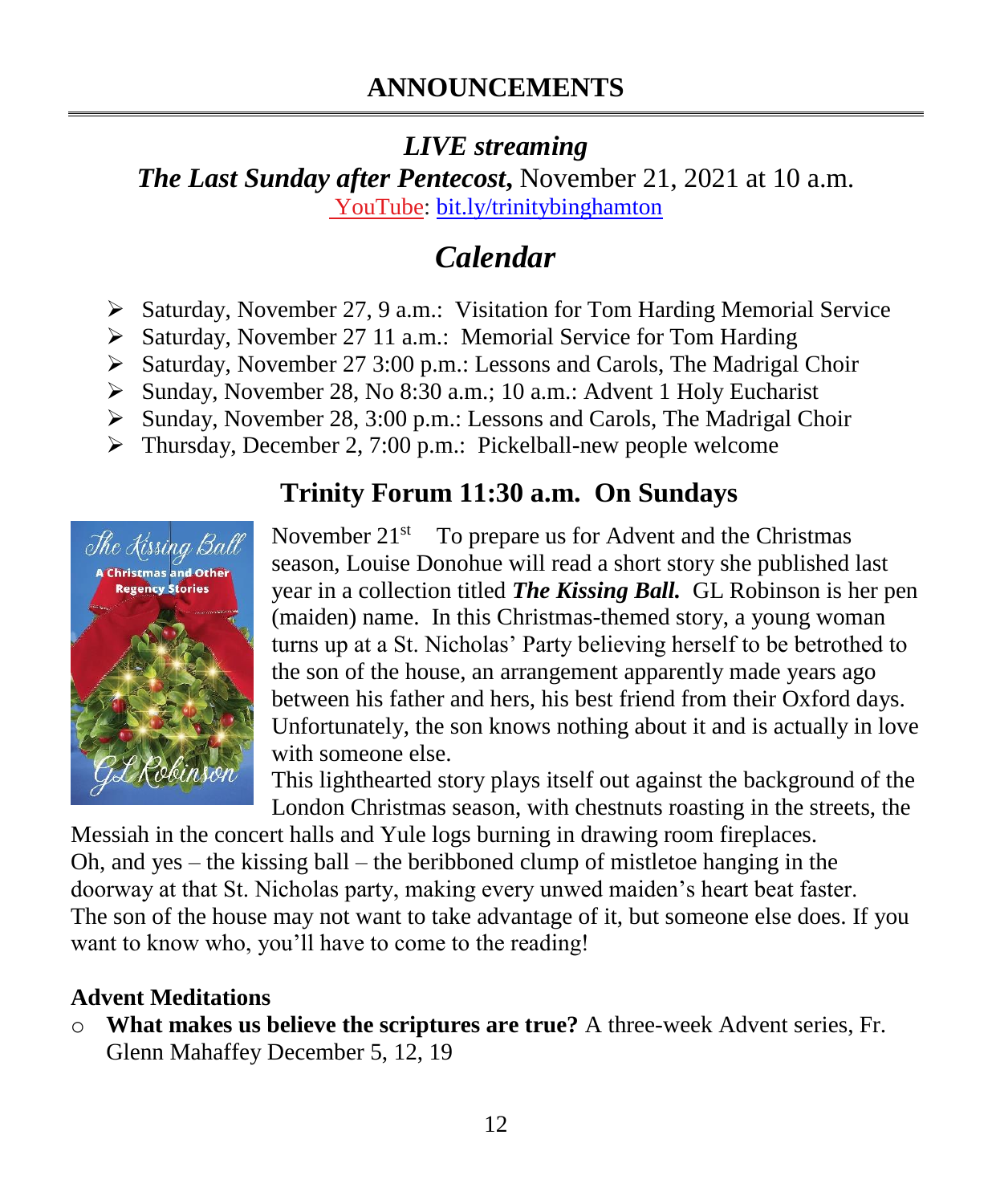# *Stewardship*

We greatly appreciate your faithfulness to the mission and ministry of Trinity Memorial Church.

**Don't forget to make your pledge for the 2022 Campaign**. Pledge forms are available at both doors of the church and can be either mailed to the Office or placed in the offering plates on Sundays. Ways to give to Trinity:

- go to [www.trinitymemorial.org](http://www.trinitymemorial.org/) and give through our web site.
- Mail in contributions: Trinity Memorial Church, 44 Main St., Binghamton, NY 13905
- give to the Clergy Discretionary fund to help those in need. (same as above).

The Generosity Report reflects pledge activity as of November 8, 2021

| <b>Generosity Update</b>            |           |
|-------------------------------------|-----------|
| Required weekly contributions       | \$4,196   |
| Last week's contributions           | \$5,447   |
| Required year to date contributions | \$188,805 |
| Contributions received year to date | \$190,475 |
| Year to Date Difference             | \$1,670   |

# *Last Week's Outreach*

The Canteen Lunch on November 14 was prepared by St. Patrick's Church. They made 60 lunches for 15 people and handed them out through the Gym door.



# **Lessons and Carols for Christmas**

Saturday, November 27, 2021; 3:00 pm Sunday, November 28; 3:00 pm Trinity Memorial Episcopal Church, Binghamton

One of the Southern Tier's most popular holiday traditions, this annual offering of the Madrigal

Choir features music and readings centered on the seasons of Advent and Christmas. The performance of traditional carols, as well as old and new choral gems is modeled on the famous performances at King's College, Cambridge. Joining the Madrigal Choir will be organist Timothy Smith and the recorder/guitar duo, *Simple Gifts,* (Barbara Kaufman and Paul Sweeny). *Lessons and Carols* is the perfect beginning to your family's holiday celebrations. Admission is free but donations would be gratefully accepted. Audience members and performers must be masked regardless of vaccination status.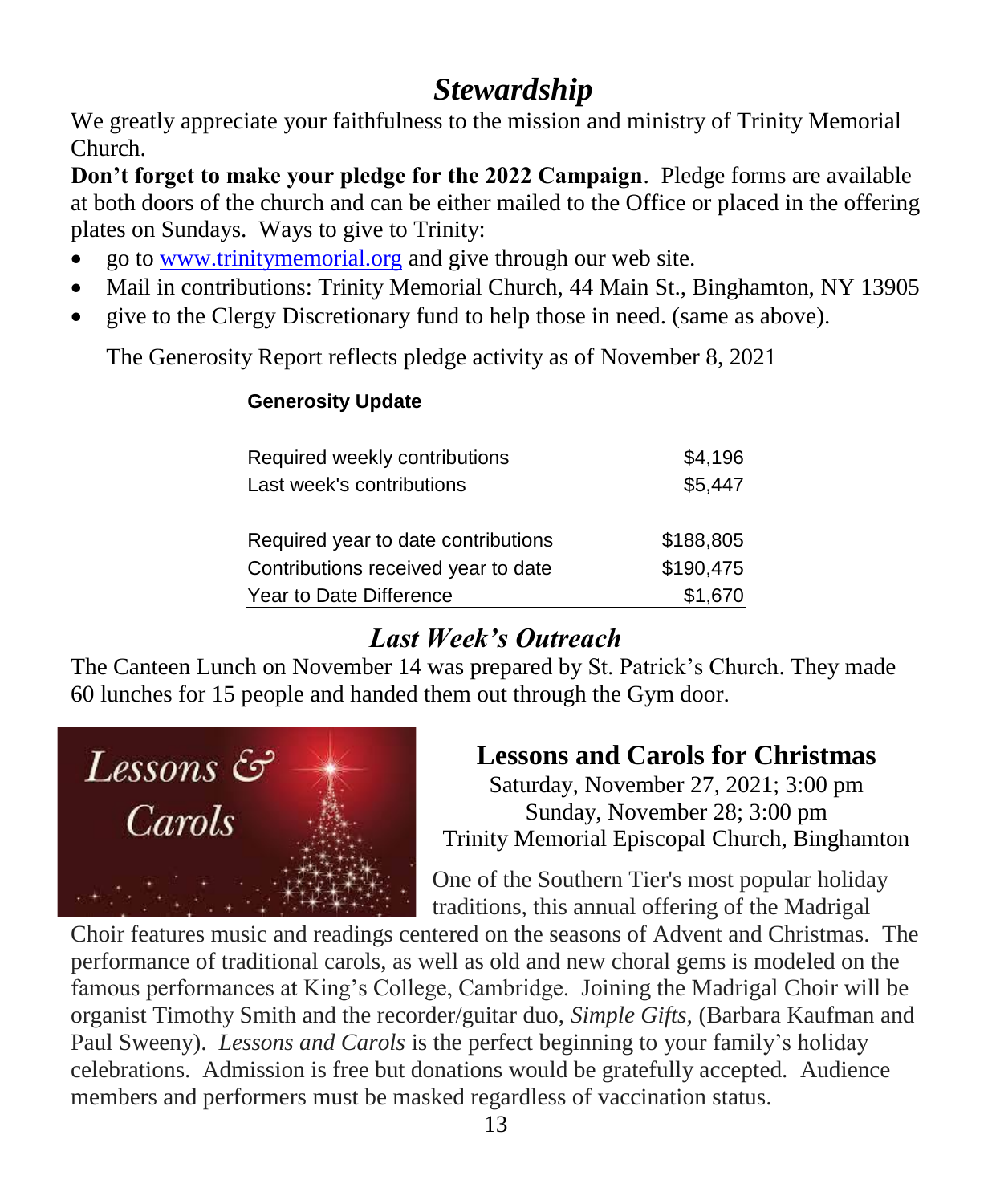#### **PRAYER LIST**

*Please keep the following in your daily prayers.*

**Pray for our church:** For Justin, archbishop of Canterbury; for Michael, presiding bishop; DeDe, our bishop; Glenn, our priest; Pray for the people of Christ Episcopal Church, Willard; and the people of Grace Episcopal Church, Willowdale; Pray for the Jesuit Martyrs of Central American University, San Salvador in our companion diocese of El Salvador. Pray for the people of the Diocese of Northern Michigan; Pray for the people of The Anglican Church of Australia; Pray for our Jubilee Center; the people, wardens, vestry, and staff of this church. Pray for the world, especially for those who are enduring deadly storms and fires, especially those in Haiti, the innocents who are caught in the midst of conflict, especially in Afghanistan.

**Pray for those with special needs:** Linda Crampton; Sai Loksupcharoen; Katherine Bigelow; Liz Myers; Emma Bensen; Jaime; Katelyn; Michael Abbott Copeland; Barbara; John & Marcy Keeler; Rudy; Sharon; Nancy Campbell; Andrew & Mary; Ruth Jacobs; Colleen; Wafa; Rebecca & Chris Seager; Michael Lawler; Ida Fernandes; Terry Burke, Thomas Muscatello, Monty; Ivan; Liz; Michelle; Kristen Richards; Sandra Michael, Bernice Georges, and Chris.

- **Pray for those with continuing needs:** Shawn Kaiser; Jessica; Virginia Chatterton; Nancy Pille; Sally; Marsha Brown; Karen Bernardo; Danielle Robbins; Jon Walz Koeppel; Barbara Manzo; Marco; Heavenly, Roselle Illsley; Nathaniel Green; Masha Britten; Catherine Gazda; Jeremy & Kristen Richards; Linda Bobletz.
- **Pray for those who celebrate birthdays this week:** Carolyn Albaugh, Sarah Dougherty, Paul Donecker, and Monty Bump
- **Pray for all who govern:** Joe, our president; Kathy, our governor; Jason, our county executive, and Rich, our mayor.
- **Pray for members, loved ones, and their families in the military**: Kurt Albaugh, Darlene Croston, Colin Davis, Wendy Finley, David Komar, Joshua Loch, Seth Thomas and Laura and Nick Carter.

**The Flowers on the Altar** are in loving memory of Jim Bowell by his family.